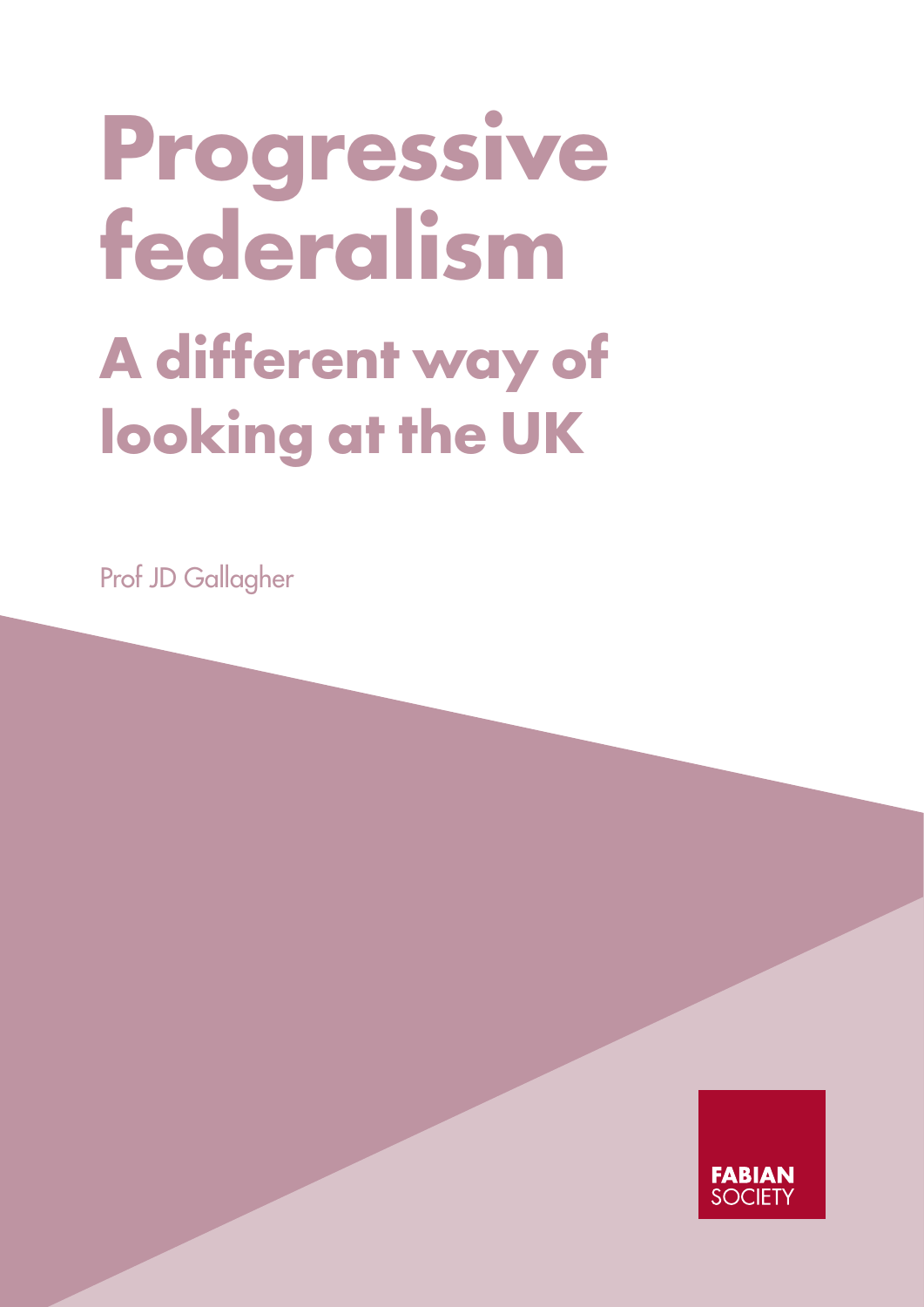#### **About the author**

#### Professor Jim Gallagher | @ProfJimG

Jim Gallagher is a Scottish civil servant and professor. He was Whitehall's most senior civil servant concerned with devolution until he retired in June 2010, as Director-General for Devolution in the Cabinet Office the No 10 Policy Unit and Ministry of Justice. He is now an academic heavily involved in the Scottish constitutional question, and a director in the commercial and charitable sectors.

In 2005, he was appointed Visiting Professor of Government at Glasgow University. He has also been a Visiting Professor in the Centre for Public and Corporate Ethics at Glasgow Caledonian University. With other academics he founded the Scottish Policy Innovation Forum. From 2010 to 2014 he was a research fellow in Nuffield College, Oxford. Since 2014 he has been part at the Gwylim Gibbon Policy centre there. He is also an Honorary professor at the University of St Andrews and H author of England and the Union, How and Why to Answer the West Lothian Question and of Scotland's Choices, the Referendum and What Happens Afterwards, with Iain McLean and Guy Lodge, and numerous book chapters and papers.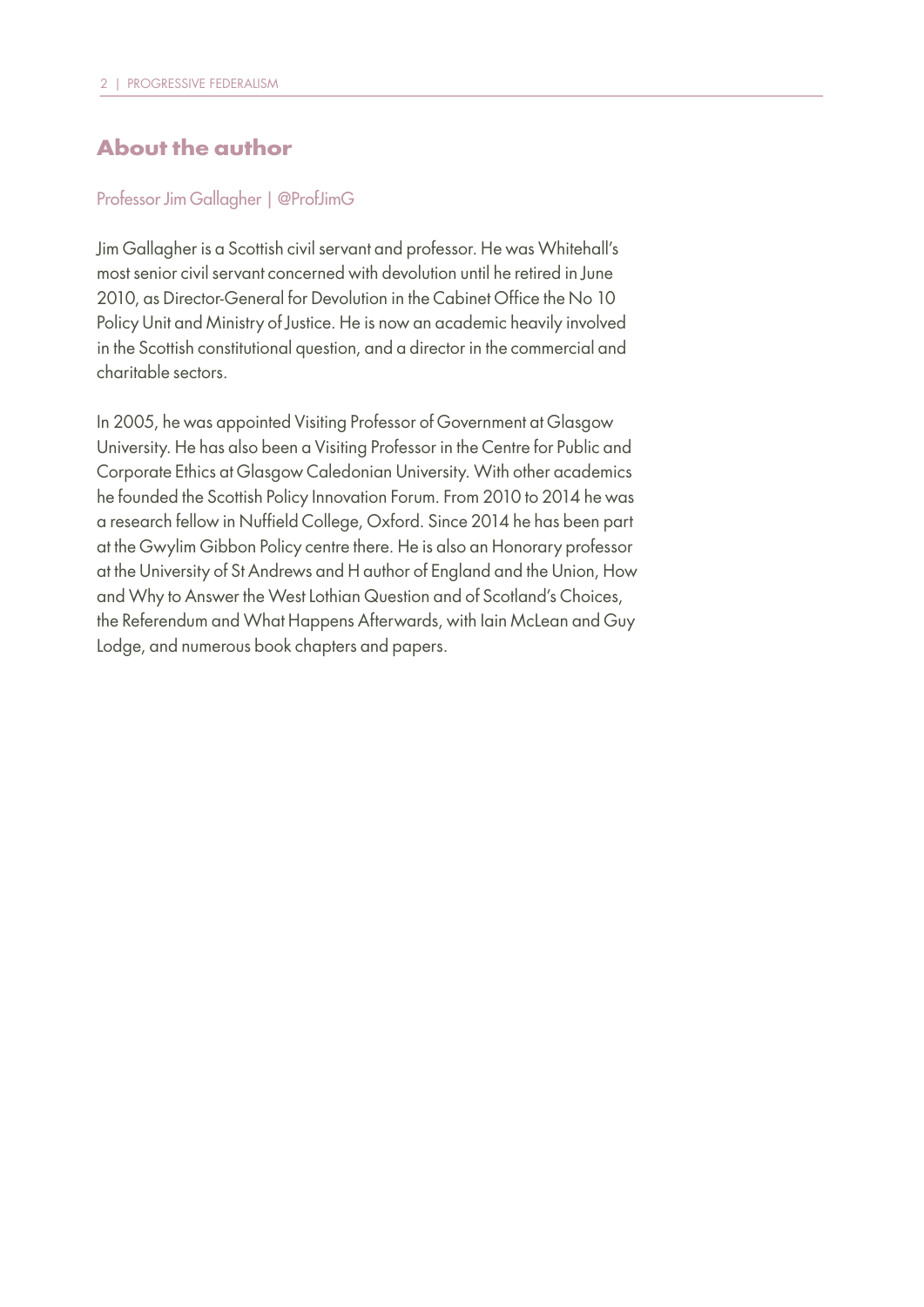Fabian Society 61 Petty France London SW1H 9EU www.fabians.org.uk

First published August 2019

This paper, like all publications of the Fabian Society, represents not the collective views of the Society but only the views of the author. This publication may not be reproduced without express permission of the Fabian Society.

© The Fabian Society 2019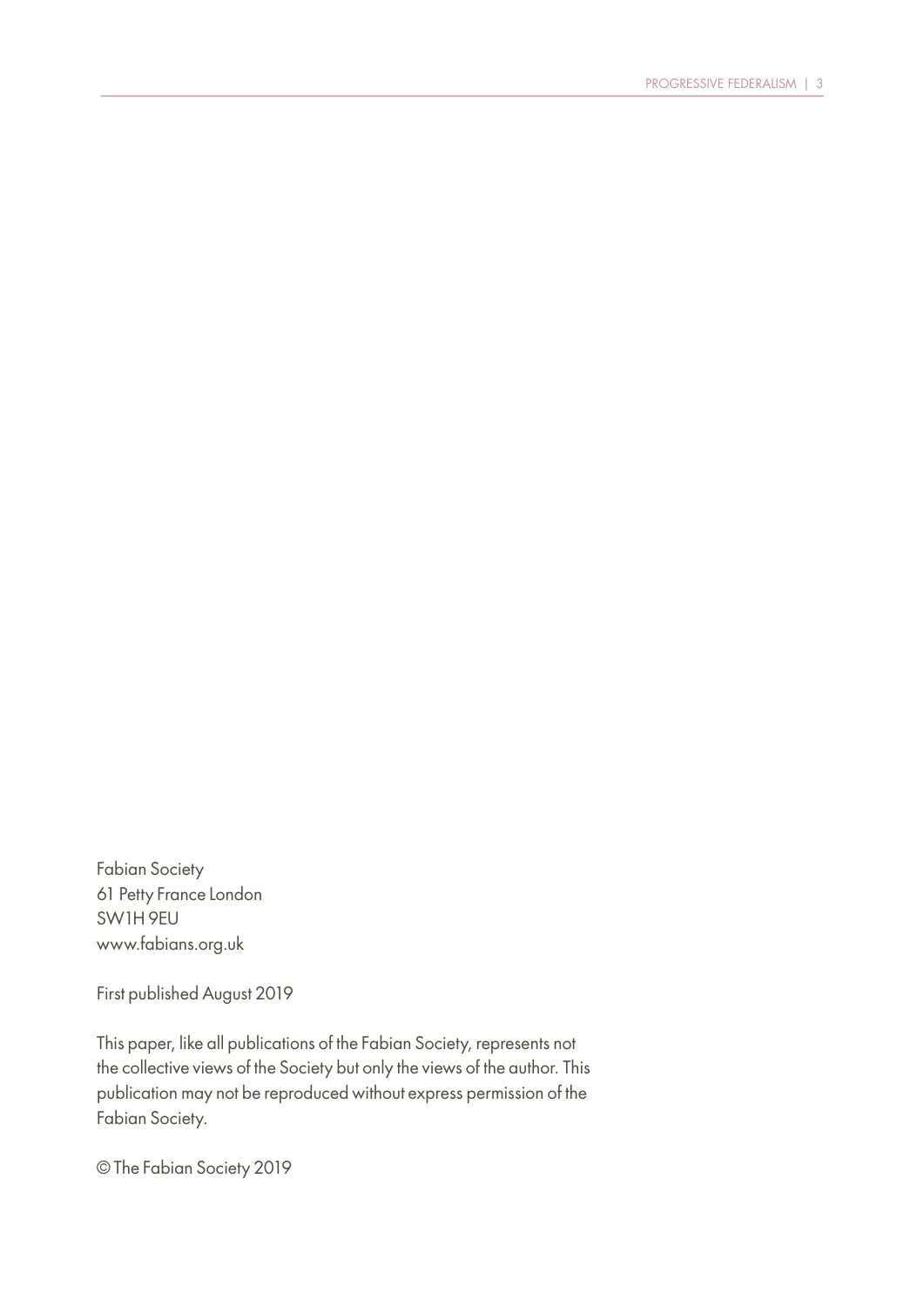#### **Foreword**

The phrase 'progressive federalism' is heard these days in Labour party discussions of the future of the UK as a union. But what does it mean, and how could it be made into something real? In this paper, based on a lecture I recently gave to the West of Scotland Fabians, I argue that it is a powerful idea for those who think politics should be about social justice, but are struggling with the fact that these days, it is all apparently about identity. This progressive federalism works not just for Scotland and the other devolved nations in the UK but as a way to think about decentralising power in England.

Identity politics is all around us just now, from Trump and Johnson to Brexit and Scottish nationalism. Progressives struggle to deal with it and find it easiest simply to reject the idea – along with its disagreeable champions. However political structures like federalism which acknowledge identity are morally neutral, and can be designed to promote social justice. Indeed we have, step by step, got closer to that in the powers of the Scottish parliament. I argue that progressive federalism should be seen as an 'each way bet' for progressive causes – a structure which enables the right UK government to promote social justice, but the devolved parliament to step in and fill the gaps if it does not.

More needs to be done to embed this in the territorial constitution, and to make clearer what the purposes and aim of the union are not just international relations, or economic security but also a structure which promotes guarantees of public services and welfare across the territory. For Scotland that is far preferable to the uncertainties and austerity of independence and much more likely to create a society that works for everyone.

The same arguments apply within England. Those parts of the north which protested about being left behind by voting for Brexit were, like many poorer Scots, seduced by the empty arguments of identity, because they were being offered little else. In truth their beef is with London not Brussels, and a solution within this framework of progressive federalism, which offers them local agency while guaranting at least common standards of social provision, is the answer to the question they should have been asked.

Identity politics is all around us just now, from Trump and Johnson to Brexit and Scottish nationalism. Progressives struggle to deal with it and find it easiest simply to reject the idea – along with its disagreeable champions.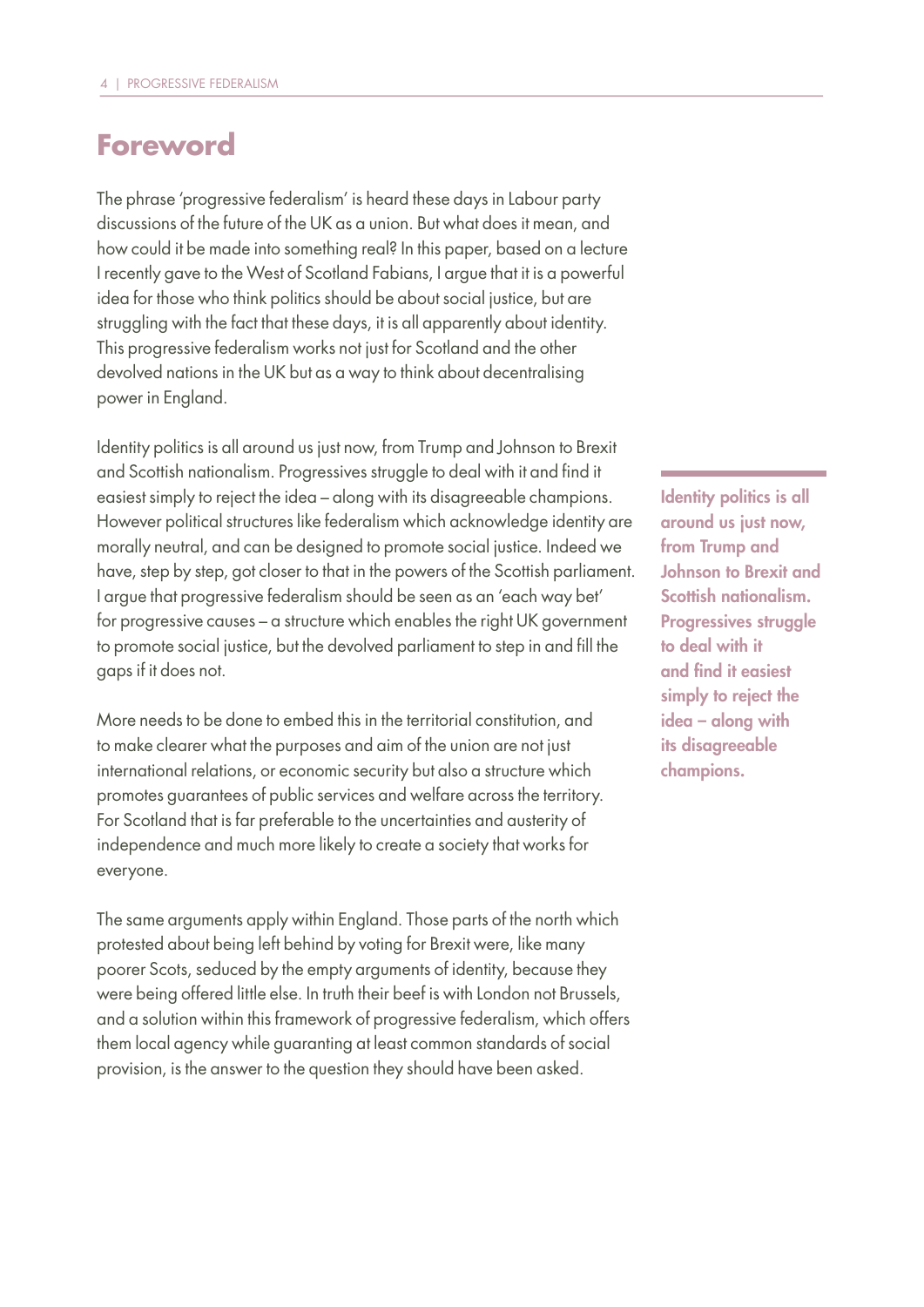#### **Introduction**

What is progressive federalism? It is a phrase which is increasingly being used in the debate over Scotland in the union and the UK's territorial arrangements. It marks a welcome recognition that we need to move our thinking on from devolution and the arguments at the time of the independence referendum. In today's world, those concerned about social justice need a fresh approach to constitutional structures.

Questions of identity now dominate our politics, but people on the left have traditionally been dismissive of identity politics. A worker in Lanarkshire has more in common with a worker in London than with a laird in Perthshire. A pensioner in Glasgow shares interests with one in Gravesend, not with a venture capitalist in Edinburgh. That is how the argument has always gone.

This has always ignored the fact of national boundaries – why stop your solidarity at the channel, a "socialism in one country" dilemma that goes all the way back to splits among the early communists. But there is a more immediate problem. Identity politics are everywhere just now. They range from the utterly ghastly to the deeply uncomfortable: from Victor Orban and Donald Trump, to Brexit and Scottish nationalism. Why should this have become the big issue of our age?

It is in part a problem of success. Generations of social change have changed the structure of our societies. To put it simply, we have replaced a pyramid with a diamond. In terms of the distribution of income, we are no longer a society with a majority at the bottom of the income distribution. Most people are now in the middle: not rich, but often comfortable enough. The pressing challenges of social justice concern 20 per cent of our fellow citizens, not 60 per cent. In those circumstances, it is harder for those on the left to build a majority for progressive reform and easier for the peddlers of nationalism to construe social problems as the denial of identity. In rather old fashioned left-wing language, class identity has lost out to national identity, because most people are a bit better off.

Those parts of the north which protested about being left behind by voting for Brexit were, like many poorer Scots, seduced by the empty arguments of identity, because they were being offered little else.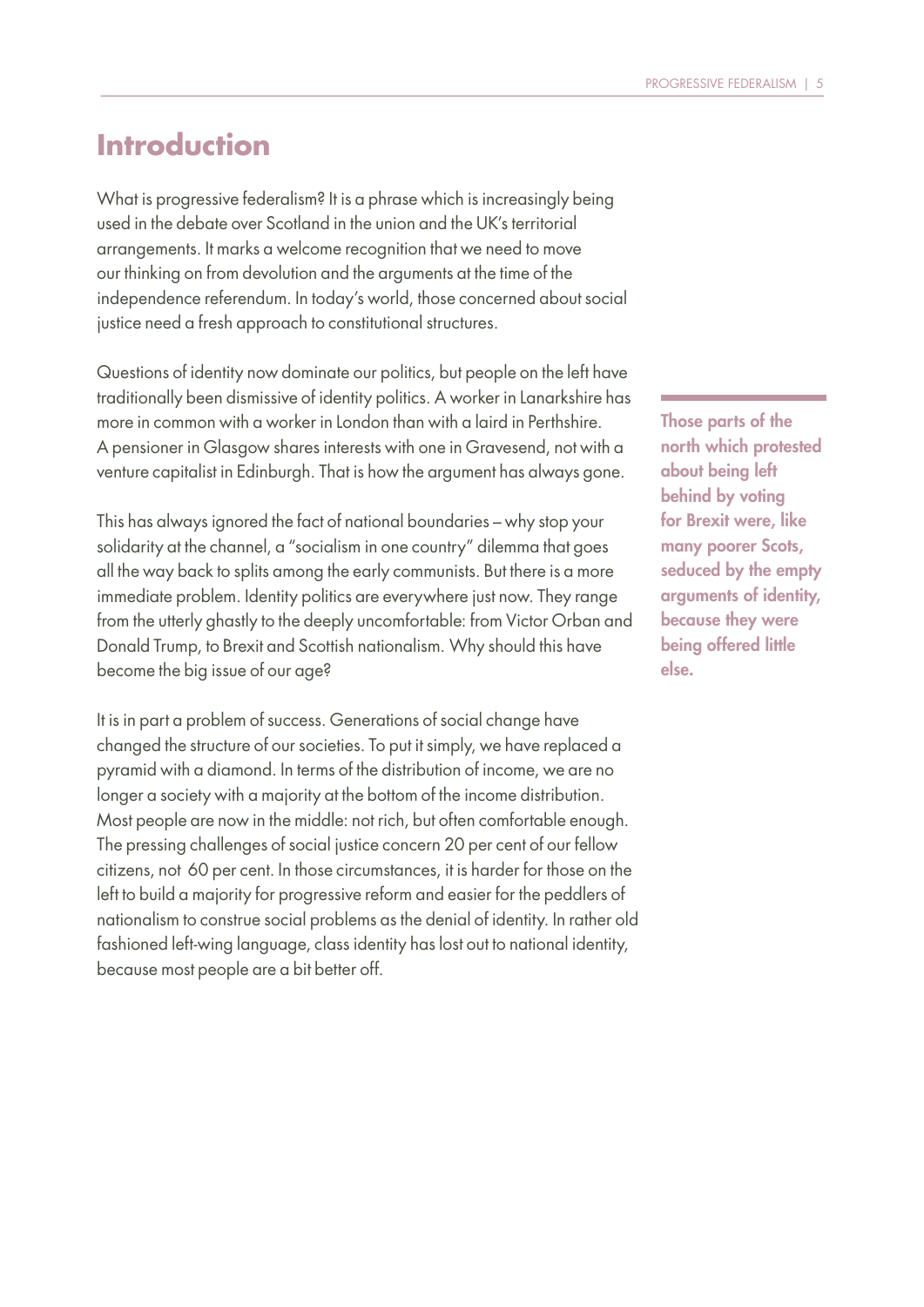The second success is globalisation which has lifted literally billions of our fellow human beings out of the worst poverty. This success, however, creates uncertainty in our own economy. Jobs move elsewhere. People move too. The 'just about comfortable enough' middle of our society is unsettled and threatened by this. Their wages have stagnated. Their job security has reduced. They don't see that their children progressing in the same way they or their parents did.

Hence the appeal of Donald Trump with his 'make America great again'. Hence too the 'take back control' slogan of the Brexiteers. And hence, to some degree at least, the surge in support for Scottish independence in 2014 from those who were inclined to think that things couldn't get much worse for them.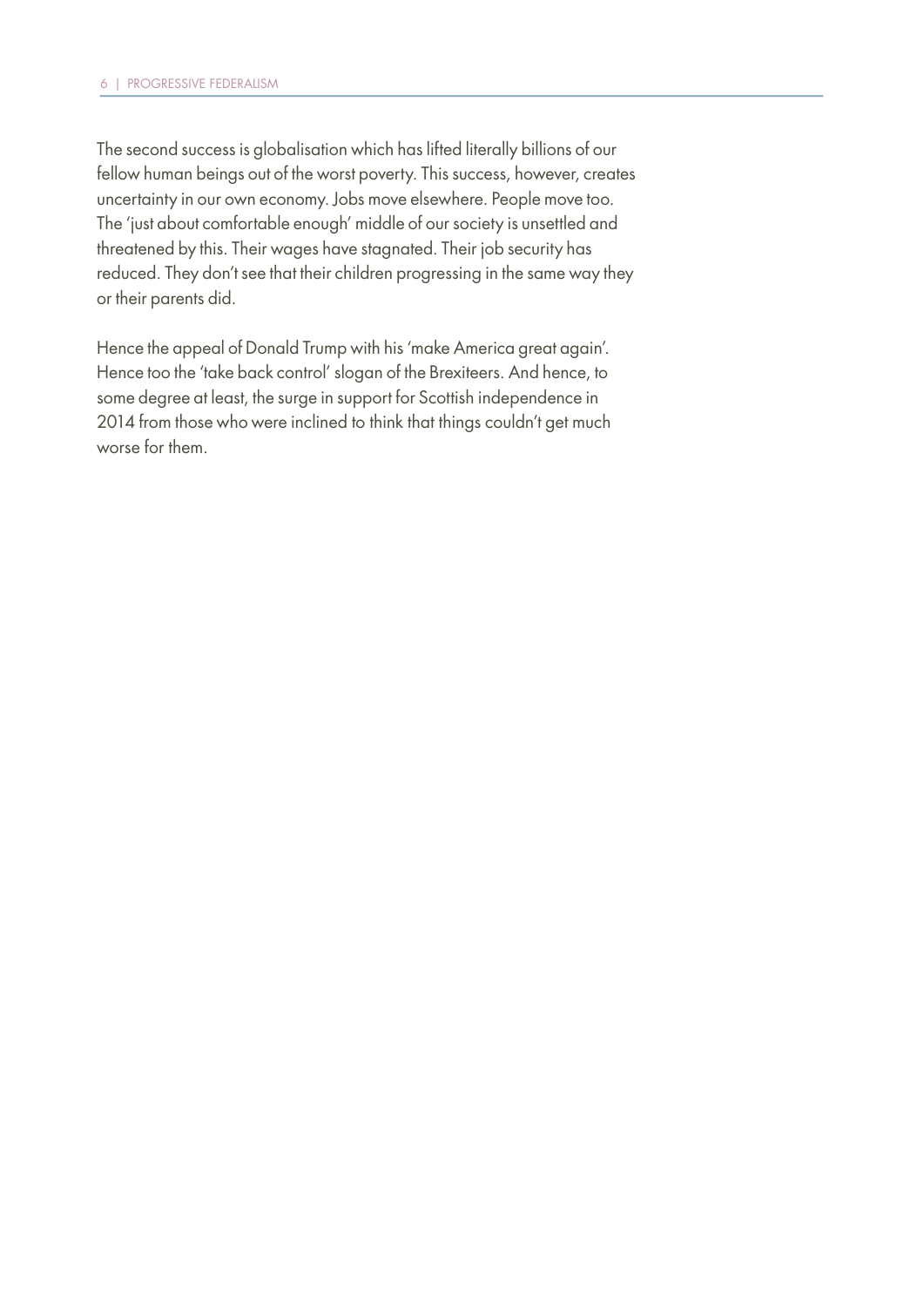# **Getting beyond the simple rejection of identity politics**

It's easy to dismiss the claims of identity, easy to say it has nothing but economic downsides as well as being socially undesirable. Look at Brexit: identity-driven politics brings potentially serious economic disruption with an increasingly xenophobic tone.

But we need to get beyond this. Identity matters and meets a real human need for belonging. And it matters most at times of economic uncertainty, like now.

It is important to realise that identity politics has in fact *no* moral content – either way. It is amoral, not immoral – even though it is often used by deeply immoral people. In the same way, Scottish nationalism and Brexit are empty of policy content. An independent Scotland could be an Albania or a Singapore. Brexit Britain could be either a democratic socialist republic or a tax haven.

Those who believe that the purpose of politics it is to make society more just have to work with the reality of identity, but link it to social justice – and not just in the specious rhetoric of nationalism which claims that to be Scottish is to be a better kind of person. To put it another way, constitutional projects should never be an end in themselves. Constitutions serve policy aims. Our policy must be to ensure that the constitutional framework serves and is seen to serve the aim of social justice.

I want to argue that making the territorial politics of the United Kingdom into a kind of federalism can serve progressive purposes, and very evidently serve them much better than the empty identity-only arguments of nationalism. To do that, I want to assemble a picture of what 'progressive federalism' would be like. It is going to be a bit like doing a jigsaw.

Most of the pieces are already on the table, many constructed by progressive forces in Scottish politics. But we need to assemble them into a picture, and see what bits are missing.

What does it mean to talk of federalism in the UK context? Traditionally we have talked of the UK as a so-called union state. It is formed out of preexisting parts which have come together, but retained some of their identity and institutions. That was the argument of the late John P Mackintosh and others. It is true, as a description of what has happened. But it doesn't tell us what to do next.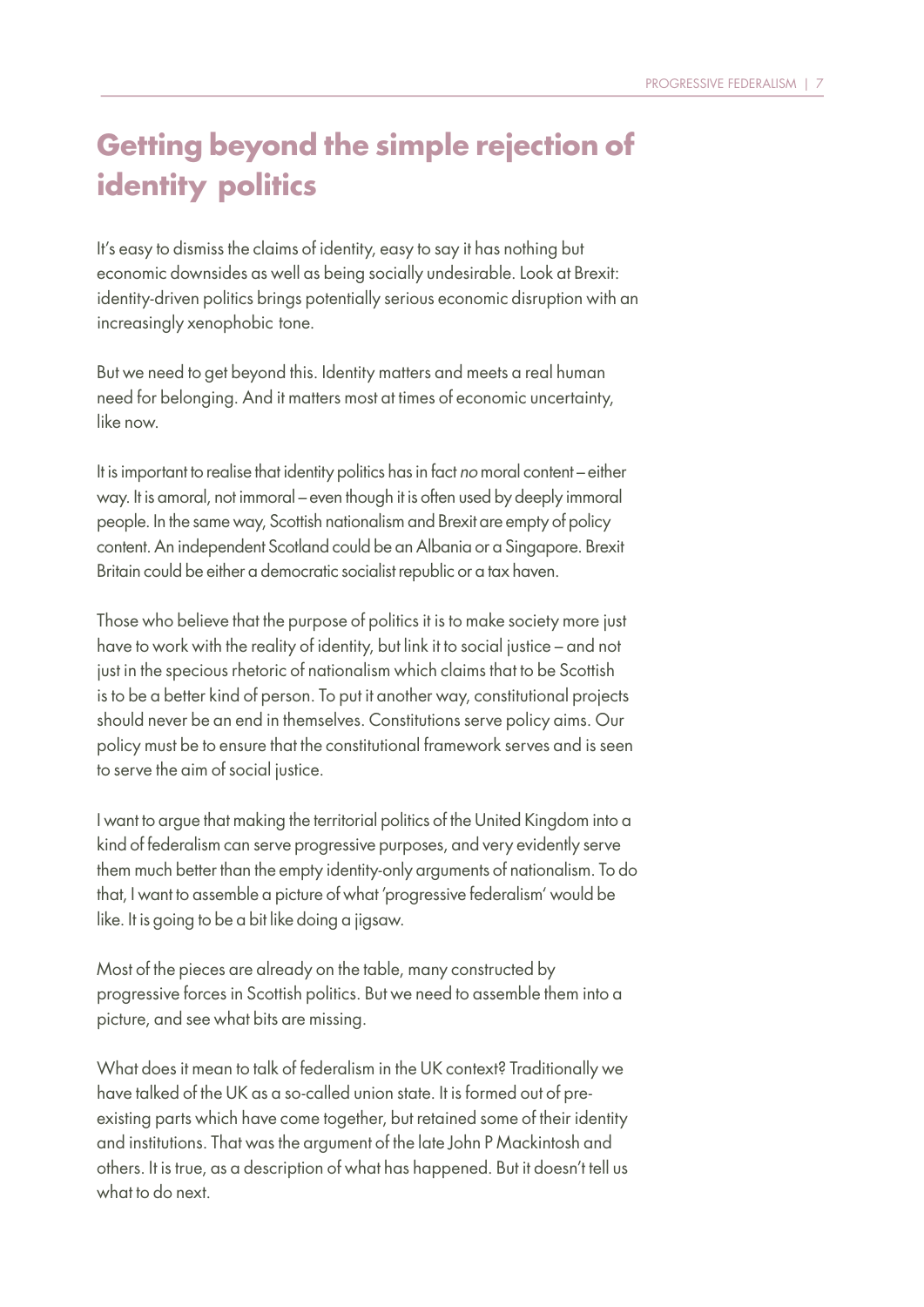Construing the UK as "federal" gives a little more guidance. We start with something fundamental but which, like so much in the constitutional debate, has been taken for granted, then ignored. And that is that the UK is a voluntary union of different nations. This holds true today, not just in 1707 when the Acts of Union passed into law. Scotland's Claim of Right was that the form of government for Scotland was for the Scottish people to choose. This was given teeth in the 2014 referendum. Even the Conservative government accepted without question that if Scotland chose to be independent it could be. This right to choose is easy to take for granted but it should not be. Look at what happens elsewhere, for example the problems in Spain, for which both Catalonian separatists and the Madrid central government are to blame.

The UK is what one might call, in the jargon of those who study federalism, a 'coming together' federation. It is not actually, as the word 'devolution' implies, a federation created by disentangling a unitary state. The UK never really was one.

Like every federal country, the UK involves a mixture of shared rule and self-rule. Self-rule in Scotland is long-established – even before the creation of the Scottish parliament, with administrative, legal and educational differences. Scottish self-rule is, in practice, as powerful as self-rule in almost any federal country. Measure for example the extent of tax and spending decentralisation. Or look at the remarkable lack of control of London over Edinburgh on how the money is spent, seen in no other federal country. If you ignore self-consciously nationalist posturing, you will see perhaps the most powerful self-rule institution in the world.

So looked at from Scotland, the UK already has very much the look and feel of a federal state. There are however two pieces of the constitutional jigsaw missing. The first centres on the status of the devolved institutions. A key characteristic of a federal constitution is that there are some competences, some functions of government, which belong uniquely to one level of government or the other under the constitutional settlement, even if exactly what belongs to whom is argued (seen for example in the constant tension within the USA about states' rights).

Scottish self-rule is, in practice, as powerful as self-rule in almost any federal country.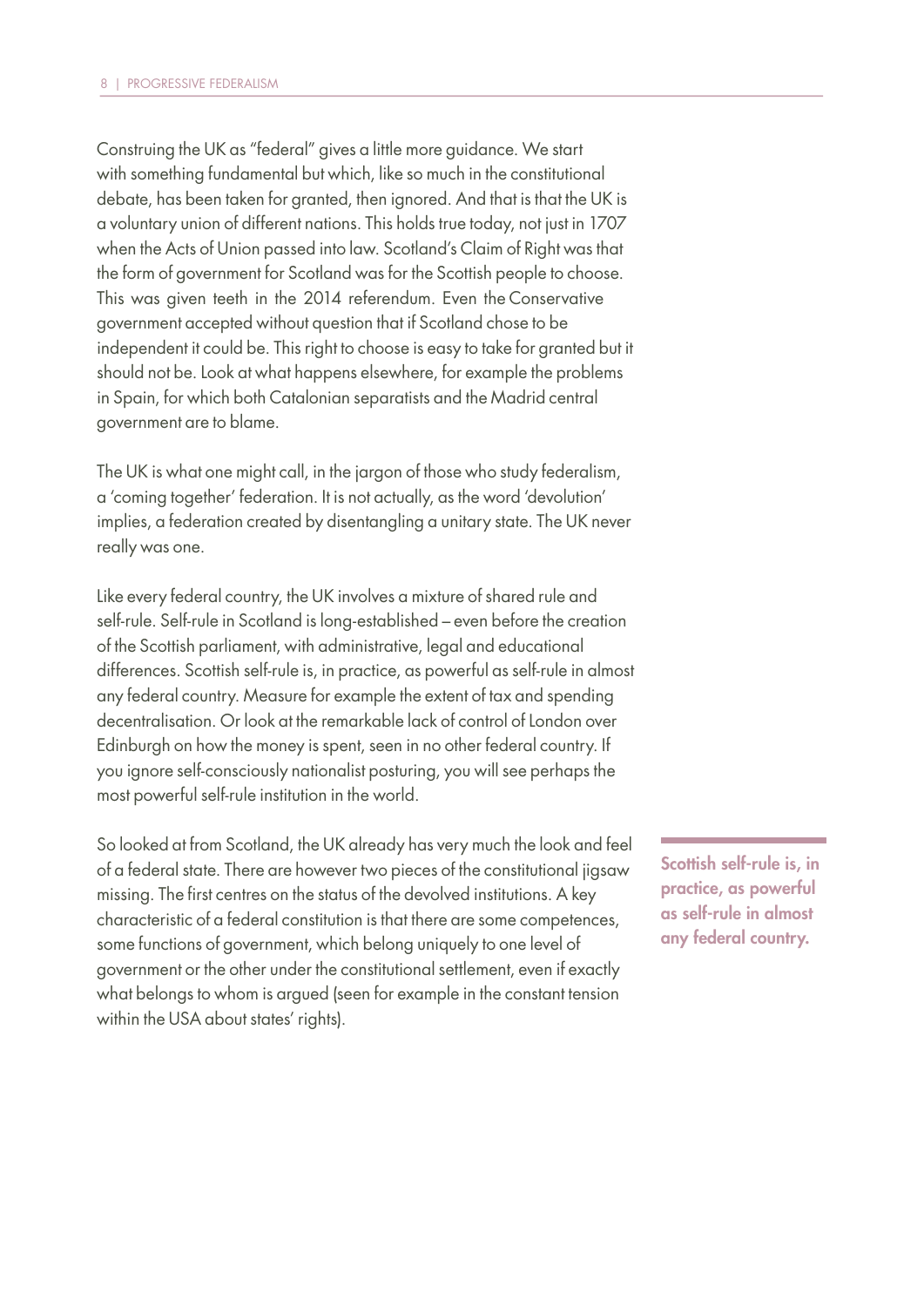The constitutional legislation however has not yet successfully recognised, codified or, in the jargon, 'entrenched' that. That is because of the slightly childish and certainly much misunderstood notion of parliamentary sovereignty. Since parliament can always change a law, it cannot legislate irreversibly to disempower itself and empower Holyrood. We made some progress on this in 2016, by declaratory provision about the permanence of the parliament and the nature of the Sewel convention which allows for the UK parliament to legislate on devolved matters with consent. Unfortunately, the UK government's handling of the Brexit legislation demonstrated that it was insensitive to this constitutional principle, as it proposed to reserve things without the agreement of Holyrood. In reality, this did not amount to much and may turn out in practice to amount to nothing at all. But it shows a need for a more explicit entrenchment of the Scottish parliament's powers. We must ensure that the legal, constitutional, formality follows the political and social reality: the Scottish institutions are not merely permanent but have control over their own destiny.

I will come back later to other opportunities to make the Scottish parliament more powerful, and the implications of seeing the Scotland-UK relationship as 'federalism' for the structure of the UK as a whole. But to find the second missing jigsaw piece I want first to focus on the notion of being 'progressive'.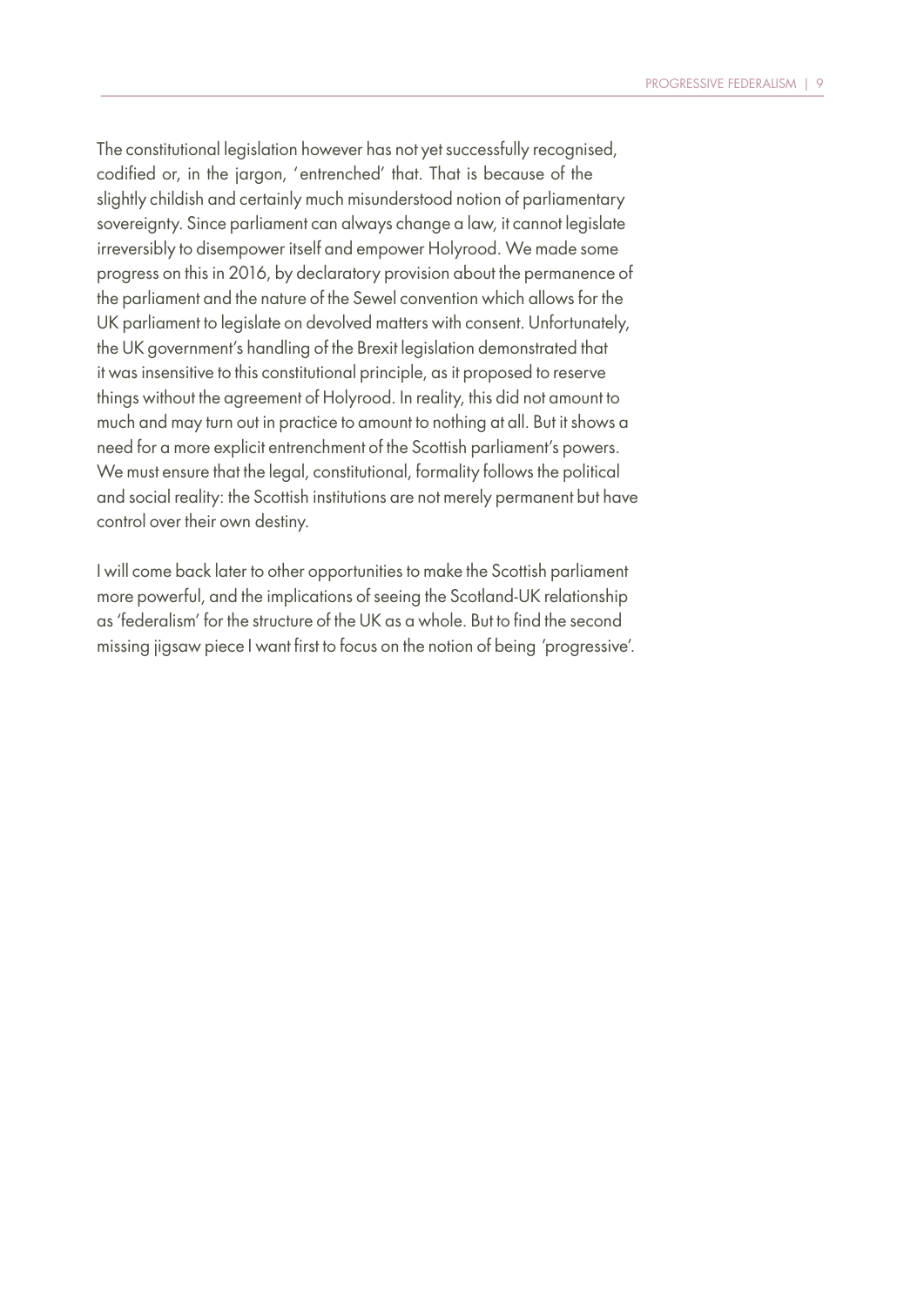# **What's 'progressive' about federalism?**

We can see federalism is an institutional recognition of identity, and we know it is not an end in itself. The purpose of institutions is to improve people's lives. If the union, federal or otherwise, between Scotland and the rest of the UK is a voluntary one why should we join together, and why should we stay that way?

There are some obvious reasons which apply to any federation. It makes sense to conduct your international relations from within a larger unit, and if need be defend yourself there too.

There are also very good arguments in favour of federalism around the economy, jobs and prosperity. For Scotland, the union ensures we have a large domestic market for Scotland's goods and services. These advantages are very important, and characterise unions from the United States to the European Union. Having a federal structure enables you to decouple economic questions like what currency to use from questions of identity. Looking at the fankle the SNP have got themselves into over currency, we can see just what a huge benefit that is. If you adopt a federal solution you can keep your (Scottish) identity and your (British) currency. You don't need to consider the alternatives which range from the highly risky – launching a new currency on the world's markets – to the downright crazy – supercharged austerity under a dollarised system. These points matter hugely, economically and politically. But there's nothing uniquely 'progressive' about them.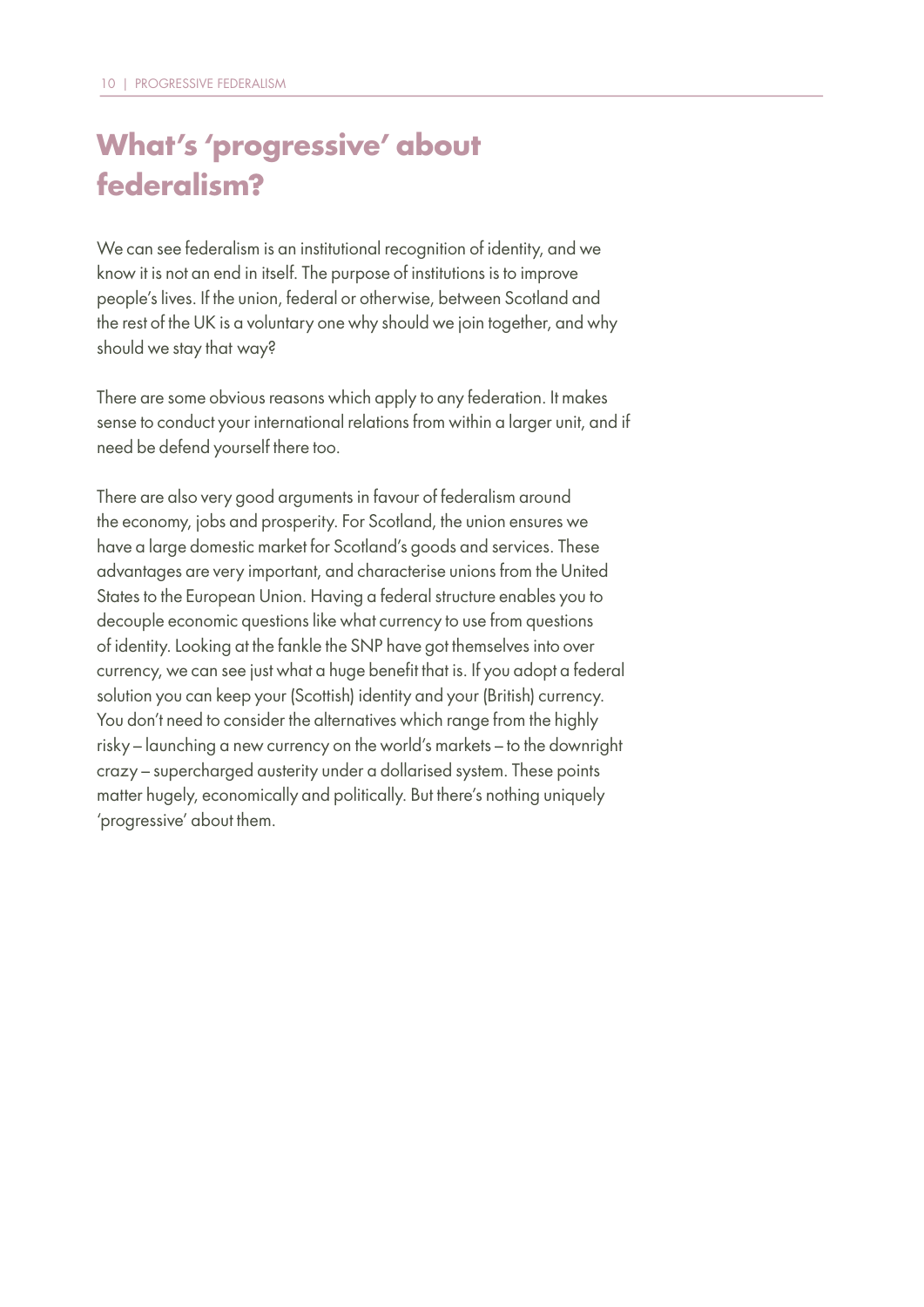# **Progressive federalism and constitutionalising social rights**

But there is a third characteristic of federalism which means it can be progressive: resources are shared across the federal territory. And if resources are shared, they can be redistributed. Every federation does this to some degree: the US not very much; Canada, quite a bit; Australia a great deal. The Federal Republic of Germany even has a constitutional requirement to equalise living conditions across its territory – something inserted by its conquerors after the second world war – and has as a result been redistributing resources into the Eastern Länder on a huge scale for decades.

So how does distribution and redistribution work for Scotland in the UK now? Here are four important features:

- 1. For reserved services like pensions and benefits, UK expenditure pays no heed to how much money is raised in the parts of the country where it is spent. Otherwise pensioners in poorer areas would get a smaller pension. This is explicitly redistributive across the UK territory as well as between richer and poorer people.
- 2. Devolved services are very heavily supported by shared UK taxation as well. The mechanism is the Barnett formula, and the result is remarkable. Spending in Scotland is 25 per cent per head higher than in England and is largely insulated from the fact that per head Scottish tax revenue is about 95 per cent of the UK average.
- 3. If on the other hand Scotland wants to spend a bit more, and is prepared to raise taxes, then it can increase Holyrood's spending.
- 4. But most remarkable of all, it can also increase reserved spending on pensions and benefits if it wants. In fact, it has not only the legal power to do that, but the fiscal resource – that 25 per cent extra could be redistributed to social security spending, as could increased revenue from higher tax rates as well.

Overall this creates what I would describe as an 'each way bet' in favour of expenditure on public services and benefits, and so, if we wish it, in favour of social justice. If there is a left of centre government in London, Scotland gets the benefit of increased spending supported by UK taxation. If there is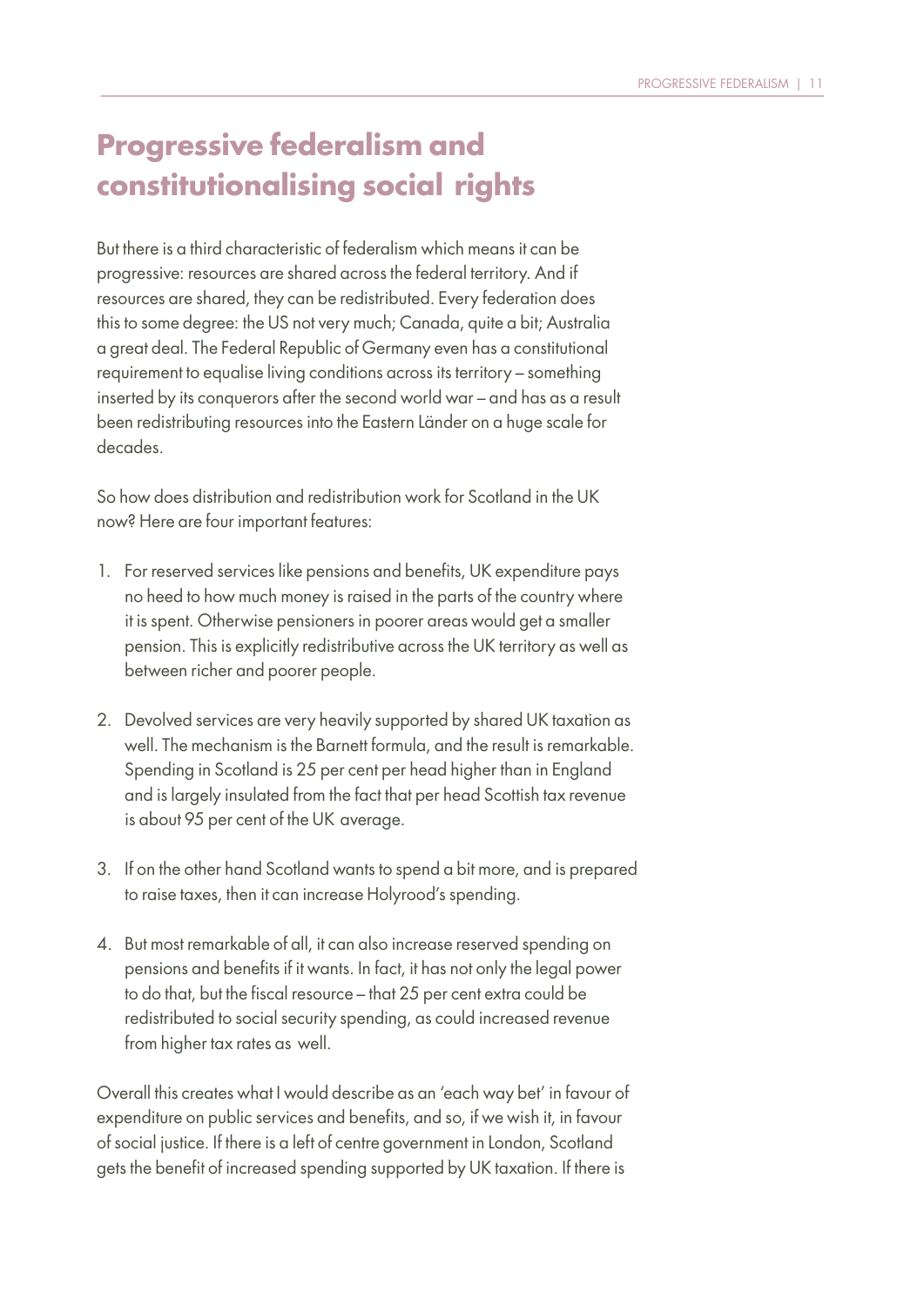a right of centre government in London, it can use its own tax and spending power to offset the cuts. By comparison, independence is a one-way bet only. You rely on Scottish resources only whatever happens. Of course in practice the present Scottish government has been very reluctant to 'let Westminster off the hook' by spending more. But that is because its priority is independence, not social justice.

So by one means or another, we have assembled for Scotland inside the UK a set of constitutional powers and practices which are favourable, if politicians are willing to use them, to progressive politics– certainly much more so than independence would be. But if you read our constitutional legislation, the Scotland Act and its various successors, you would never realise that this was the case. You will never see it said that that was one of the purposes or effects of our territorial constitution. That is a missing piece of the jigsaw: we don't set out our federal constitution, and we don't say what it is intended to achieve.

What might setting out the constitutional aims involve? First of all, stating explicitly in constitutional legislation – I will come back later to what form that might take – that a purpose of the territorial constitution is to ensure at least a guaranteed level of social welfare all across the UK's territory. Second, that resources must be distributed in a way that makes that guarantee possible. Third, perhaps more controversially, we might also argue that in return for such guarantees, Holyrood (or Belfast or Cardiff) does not use its powers to, for example, cease providing healthcare free at the point of need, or free school education. In other words, if federalism is to be 'progressive', it should constitutionalise social rights and the allocation of resources to deliver them.

If there is a left of centre government in London, Scotland gets the benefit of increased spending supported by UK taxation. If there is a right of centre government in London, it can use its own tax and spending power to offset the cuts. By comparison, independence is a one-way bet only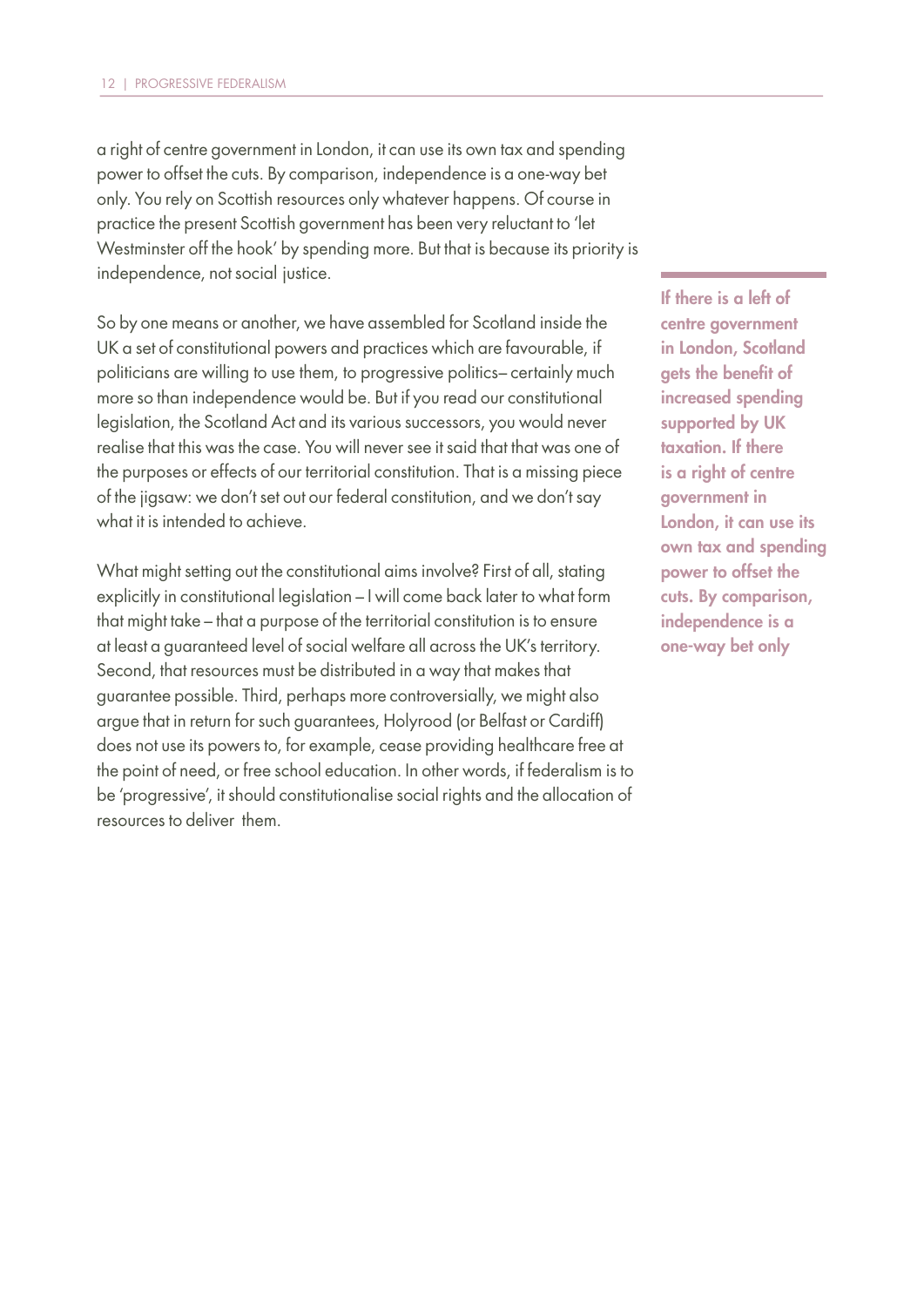#### **The implications of Brexit**

Now for some more jigsaw pieces. Brexit is a problem for progressive politics. I do not think that I need to explain why, merely refer you to the character of those who promote it. It is an eruption of English nationalism, and built around identity politics of a deeply undesirable sort. No one knows how it is going to turn out. It may even never happen at all. But it has one surprising potential. If it does happen, some powers will be repatriated from Brussels. I referred earlier to the UK government's incompetent handling of the Brexit issue in legislation, but the truth is that devolved powers will be increased. Looking at the issue through a federal lens, there may well be scope to do more – not just in areas like agriculture and fisheries, on which there is going to be a bit more flexibility (although still much constrained by international obligations and future European relations) but two areas where both the UK and Scottish governments have been silent.

First, there can be no good reason in a federal set-up to deny the Scottish parliament the capacity to make international relationships with the EU about things which are already within their powers such as the provision of health services to EU citizens visiting Scotland and vice versa or participation in EU education programmes.

Additionally, if we do leave the EU single market, something will have to replace freedom of movement for EU citizens in the UK. It might not be border controls, but in-country management of migration, and there are good reasons to argue that it should be managed differently in Scotland from the rest of the UK. Demographic pressures are different, economic needs might be different, and local preferences might be different too. Some federal countries do already manage something like this.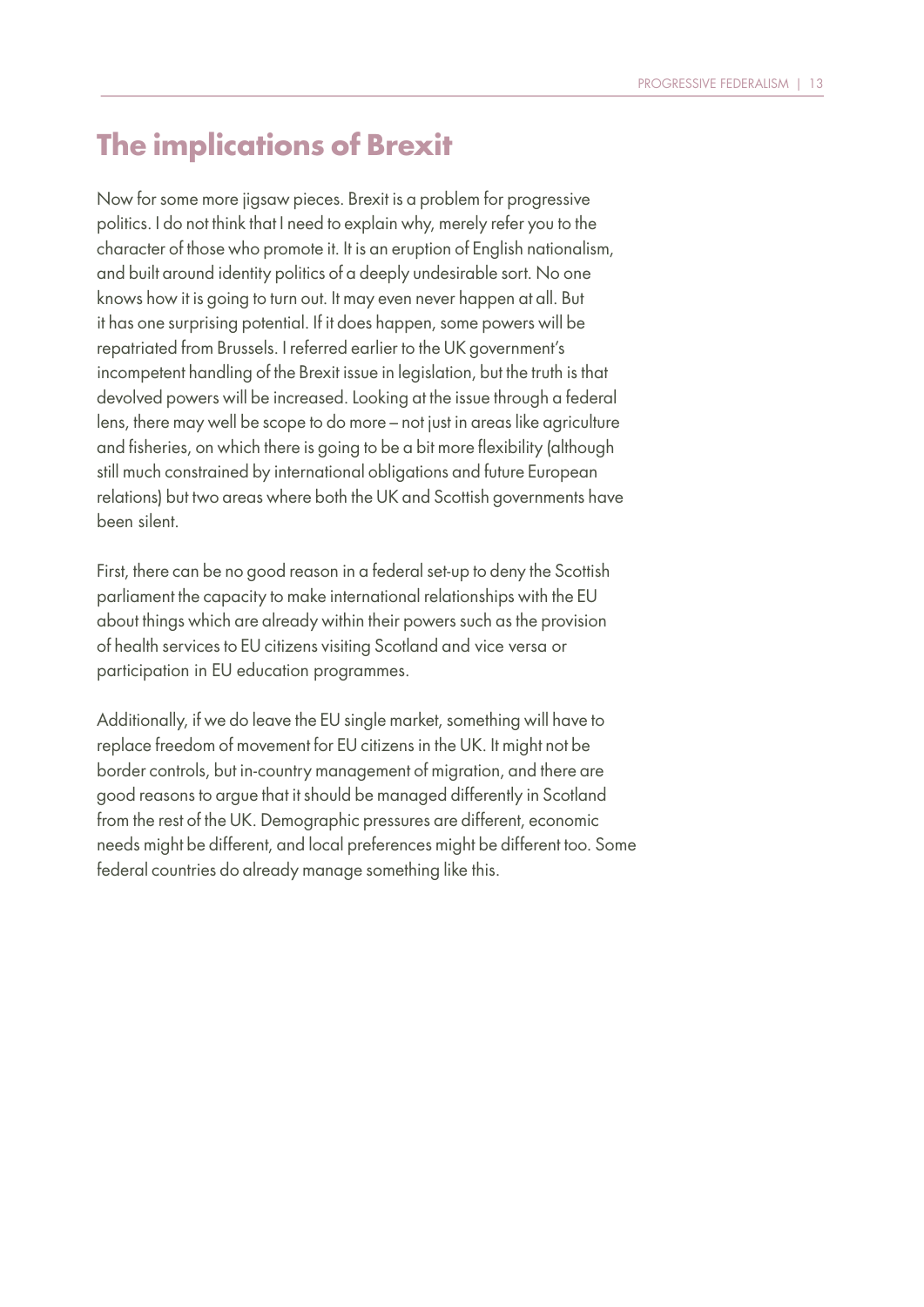## **Five missing bits of the jigsaw**

So in many ways the UK's territorial constitution can already be described as 'federal' and many of its aspects have in practice been designed to promote the possibilities of social justice. Maybe that is not surprising, as devolution was substantially a Labour Party project.

But there are still five pieces of the jigsaw missing. Let me summarise them: the changes we might make to the territorial constitution as it affects Scotland to create a genuine 'progressive federalism':

- 1. Entrenchment of the status of the Scottish Parliament in the UK constitution, even more explicitly than now.
- 2. Explicit statement, in constitutional law, of the social purposes of the territorial constitution.
- 3. Constitutional legislation relating to resource allocation ensuring at least a minimum welfare provision across the whole territory, and guaranteeing free education and health services.
- 4. Potentially, additional post-Brexit powers of external competence in relation to devolved matters.
- 5. Potentially also, post-Brexit powers to manage EU migration.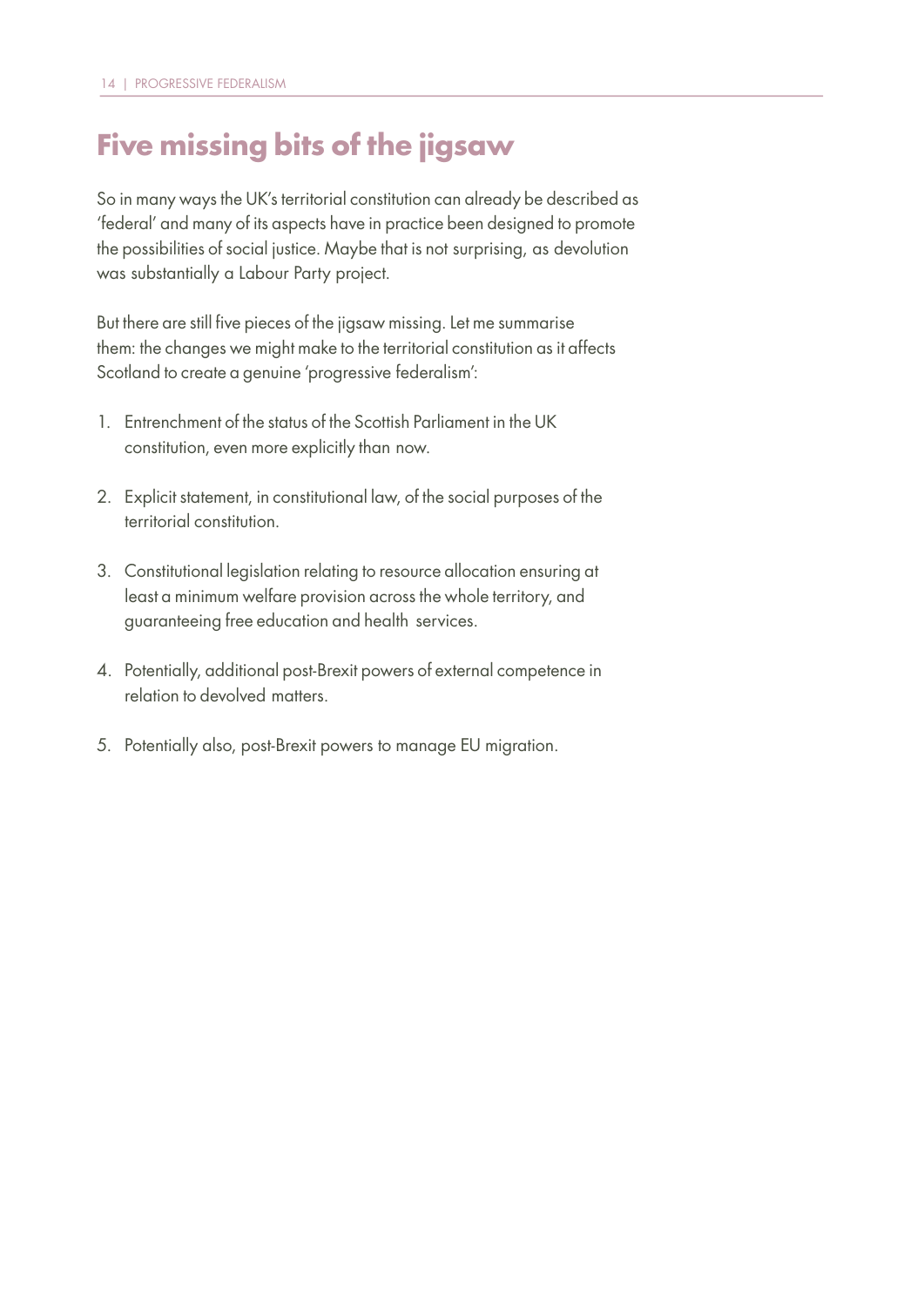## **England, Wales and Northern Ireland**

All this has been about Scotland, but what about the rest of the country? The same arguments apply, more or less unchanged, to both Northern Ireland and Wales. Northern Ireland in particular has always been recognised as having a choice about staying in the UK and while the idea of Welsh independence may not be practical or popular we might say the same principles apply.

But it doesn't work for England. Its people make up some 85 per cent of the population of the UK. English independence would be tantamount to ejecting the other countries from the UK. An English parliament along the lines of Holyrood would in my view spell the end of the union. It would swiftly become the focus of English political life and the federal government would become vestigial. In any event, England's parliament is Westminster, and England's government is the UK government. There are however things which can be done about the recognition of English identity in ways which would be more constructive than the Brexit shambles. First, the principle of 'English votes for English laws' is not actually wrong, although the Conservative party has used it as a political device. Isn't it interesting to see how willing they are to rely on the support of Northern Irish members of parliament? And while an English government would have the same effect as an English parliament, it would certainly be possible to do a bit more to distinguish England's governmental decisions from those of the rest of the UK. There is room for much more thinking about the internal organisation of government.

There is also a very strong case for decentralisation in England. I would favour an asymmetric system built around the economic and social reality of the city regions of the north in particular, giving them the same sort of guarantees of social welfare, and building up scope for them to increase it from local resources, provided there is democratic accountability for what would be not legislative devolution but the re-creation of powerful English localities. One of the deep ironies of Brexit is that the folk in Northern cities who voted to leave because they wanted change were aiming at the wrong target. In truth, their beef is with London, not Brussels. That is where they need to take back control from.

One of the deep ironies of Brexit is that the folk in Northern cities who voted to leave because they wanted change were aiming at the wrong target. In truth, their beef is with London, not Brussels. That is where they have to take back control is.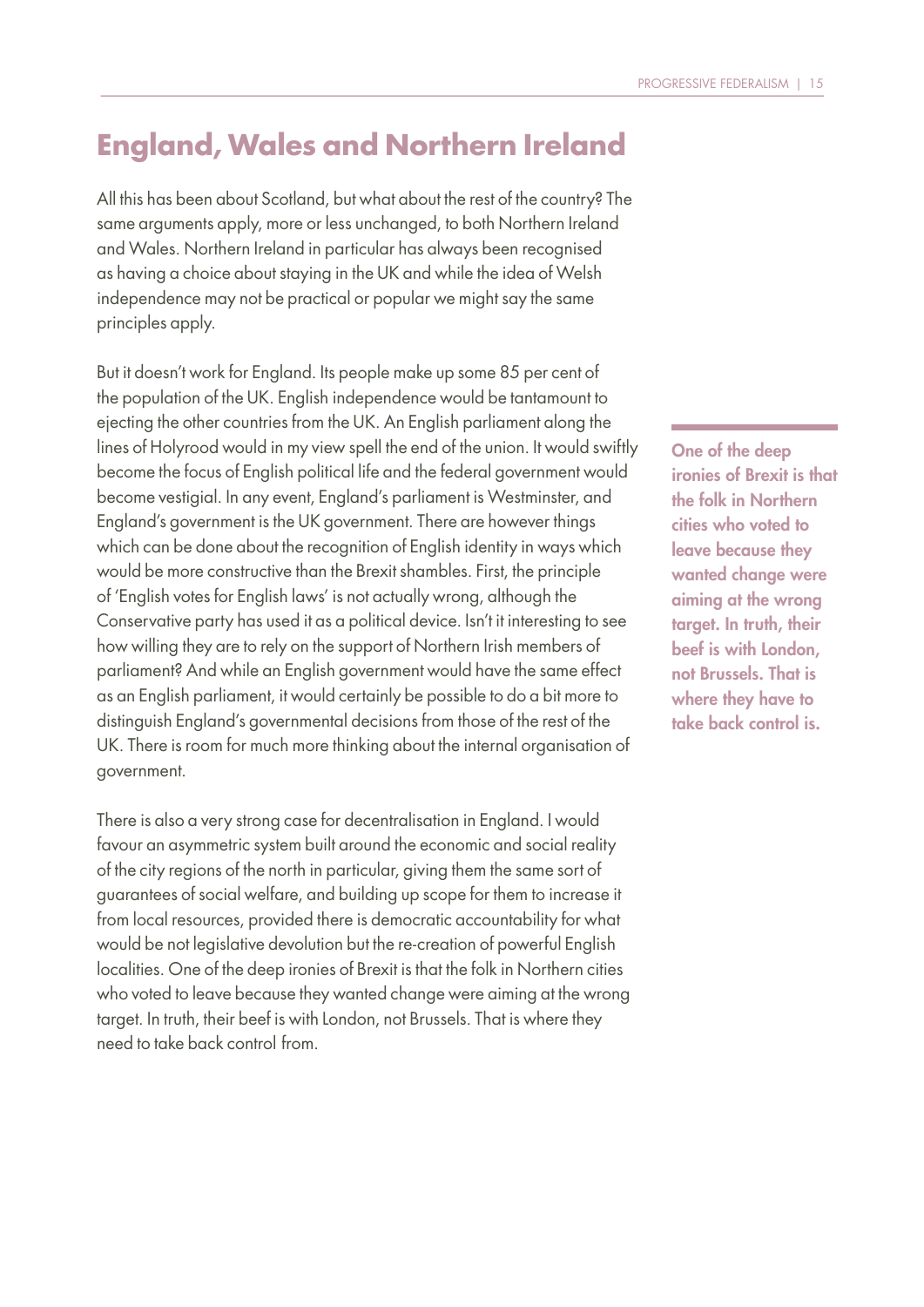## **The federal governance of the UK**

Reconstruction is however needed in the central, federal, governance of the UK. We have never got that right, because devolution has been seen as a peripheral concern, and a kind of untidy appendix to an unitary state rather than a fundamental redefinition of power and sovereignty in the UK. Several things need done. The first relates to the organisation of central government. We are long overdue the creation of a powerful central ministry responsible for the territorial constitution, rather than three peripheral territorial departments. It should probably also be responsible for driving decentralisation in England. I think there might be a good case for having it such a ministry made responsible to a House of Lords minister whose role might be a bit like the traditional role of the Lord Chancellor, making sure that government respected the constitution.

We need to change the legislature as well as the executive. There is a key role for the House of Lords here, or at least a reformed House of Lords. Might we be able to turn it into a 'Senate of the nations and regions'? So many projects to reform the House of Lords get bogged down in arguments about composition. Instead we should begin with the task it should do, and in this case we should give it, through a specially constituted committee in which the devolved parts of the UK were deliberately overrepresented, responsibility for overseeing the implementation of these changes and how they operate in practice.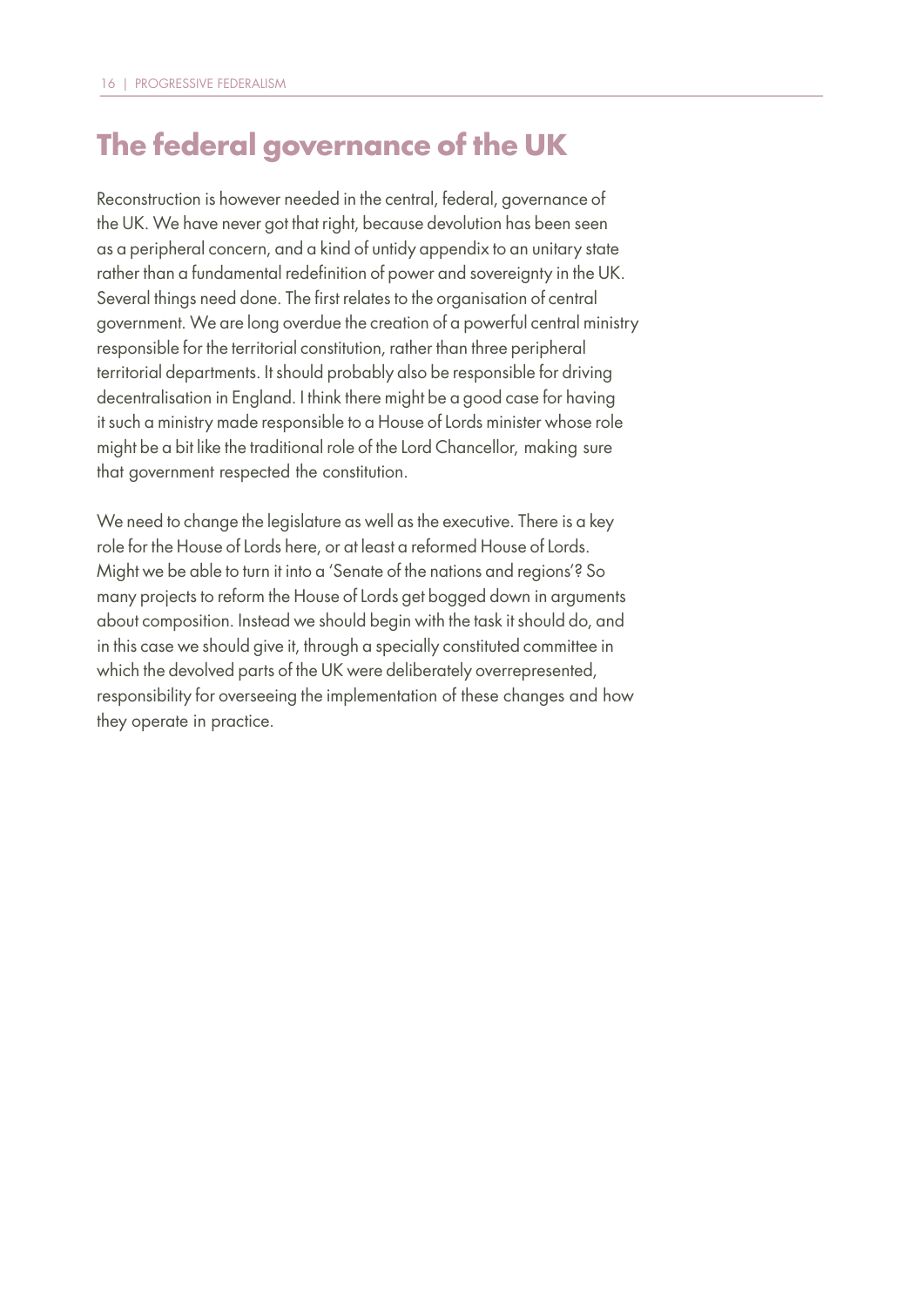#### **Conclusion**

The territorial constitution of the UK is surprisingly close to something that could be described as 'progressive federalism', and I have argued here for the bits of the jigsaw need to finish off that picture: a seven-point plan. That probably means legislation at Westminster, and interestingly there are proposals from the constitutional reform group for a 'new act of union', an Act of Parliament setting out the nature and purposes of the territorial constitution, including many of the points I have mentioned. So there are some real opportunities here.

The most important point, however, in all this is to see just how much better federalism, or progressive federalism, is than independence for Scotland. It avoids the economic dislocations, notably the impossible question of currency. It is an each-way bet on social justice. In a post--Brexit world in which the negative consequences of deconstructing a union become clearer, it is likely to be the preference of an increasing majority of Scots. It is what Nicola Sturgeon should be arguing for: not so much independence, as independence inside the UK.